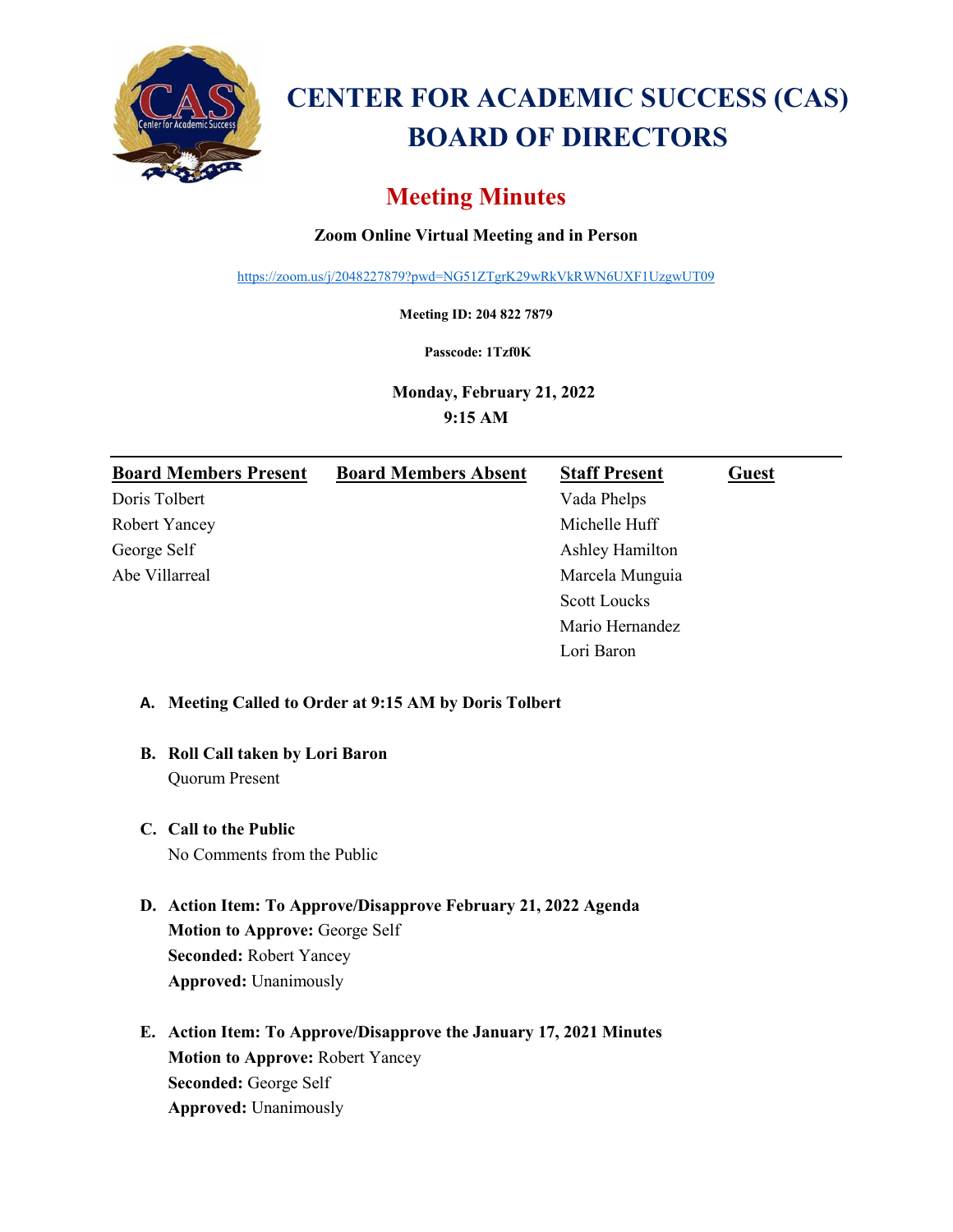**F.** Action Item: To Accept/Decline the FY21 Audit (Roll Call Vote) **Motion:** Robert Yancey **Seconded:** Abe Villarreal Voted to Accept: George Self, Robert Yancey, Abe Villarreal, Doris Tolbert **Accepted:** Unanimously

#### **G. Action Item: To Accept/Decline the FY21 Arizona State Board for Charter Schools Legal Compliance Questionnaire** (Roll Call Vote)

**Motion:** George Self **Seconded:** Robert Yancey Voted to Accept: George Self, Robert Yancey, Abe Villarreal, Doris Tolbert **Accepted:** Unanimously

#### **H. Business/Finance**

The report is in the packet.

#### **I. Report on Current Legislation**

George Self had to depart for an appointment. There was no report.

#### **J. Principals' Reports**

#### **Douglas CAS Report**

Enrollment is up a little bit. The report is in the packet.

#### **Sierra Vista CAS Report**

The report is in the packet.

- **K. Building Maintenance, Security & IT** The report is in the packet.
- **L. Human Resources Report** The report is in the packet.

#### **M. Executive Director's Report** Vada Phelps

- Handout Rating Report BBB stable rating
- Handout Charter Board received the Audit
- Handout ASPAA Teacher Shortage